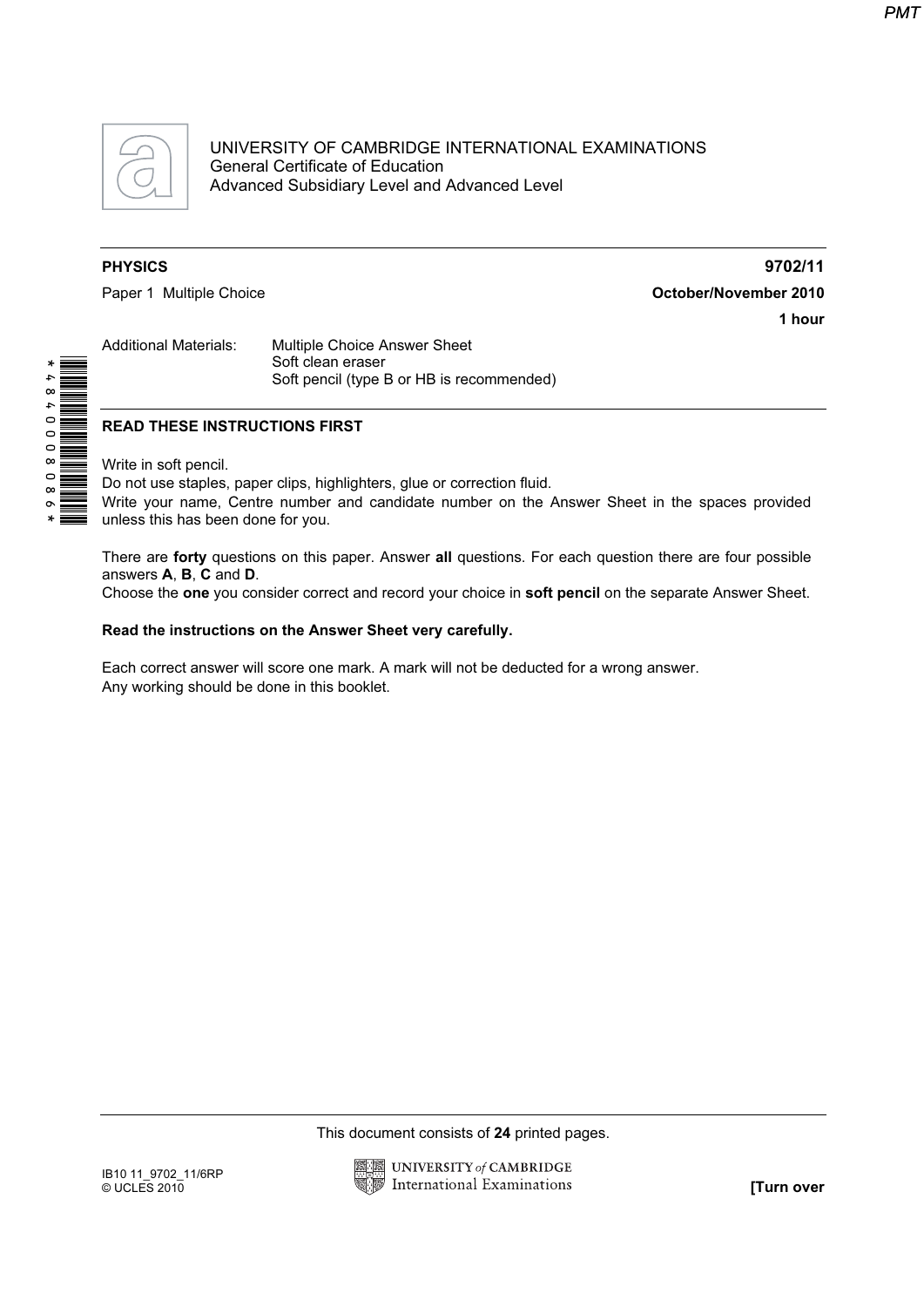## Data

| speed of light in free space, | $c = 3.00 \times 10^8$ m s <sup>1</sup>                                |
|-------------------------------|------------------------------------------------------------------------|
| permeability of free space,   | $\mu_0 = 4\pi \times 10^{-7}$ Hm <sup>1</sup>                          |
| permittivity of free space,   | $\varepsilon$ <sub>0</sub> = 8.85 × 10 <sup>-12</sup> Fm <sup>-1</sup> |
| elementary charge,            | $e = 1.60 \times 10^{-19}$ C                                           |
| the Planck constant,          | $h = 6.63 \times 10^{-34}$ Js                                          |
| unified atomic mass constant, | $u = 1.66 \times 10^{-27}$ kg                                          |
| rest mass of electron,        | $m_e$ = 9.11 $\times$ 10 <sup>31</sup> kg                              |
| rest mass of proton,          | $m_{\rm o}$ = 1.67 $\times$ 10 <sup>27</sup> kg                        |
| molar gas constant,           | $R = 8.31$ J K $^{1}$ mol $^{1}$                                       |
| the Avogadro constant,        | $N_A = 6.02 \times 10^{23}$ mol <sup>1</sup>                           |
| the Boltzmann constant,       | $k = 1.38 \times 10^{-23}$ J K <sup>1</sup>                            |
| gravitational constant,       | $G = 6.67 \times 10^{-11}$ N m <sup>2</sup> kg <sup>2</sup>            |
| acceleration of free fall,    | $g = 9.81$ m s <sup>2</sup>                                            |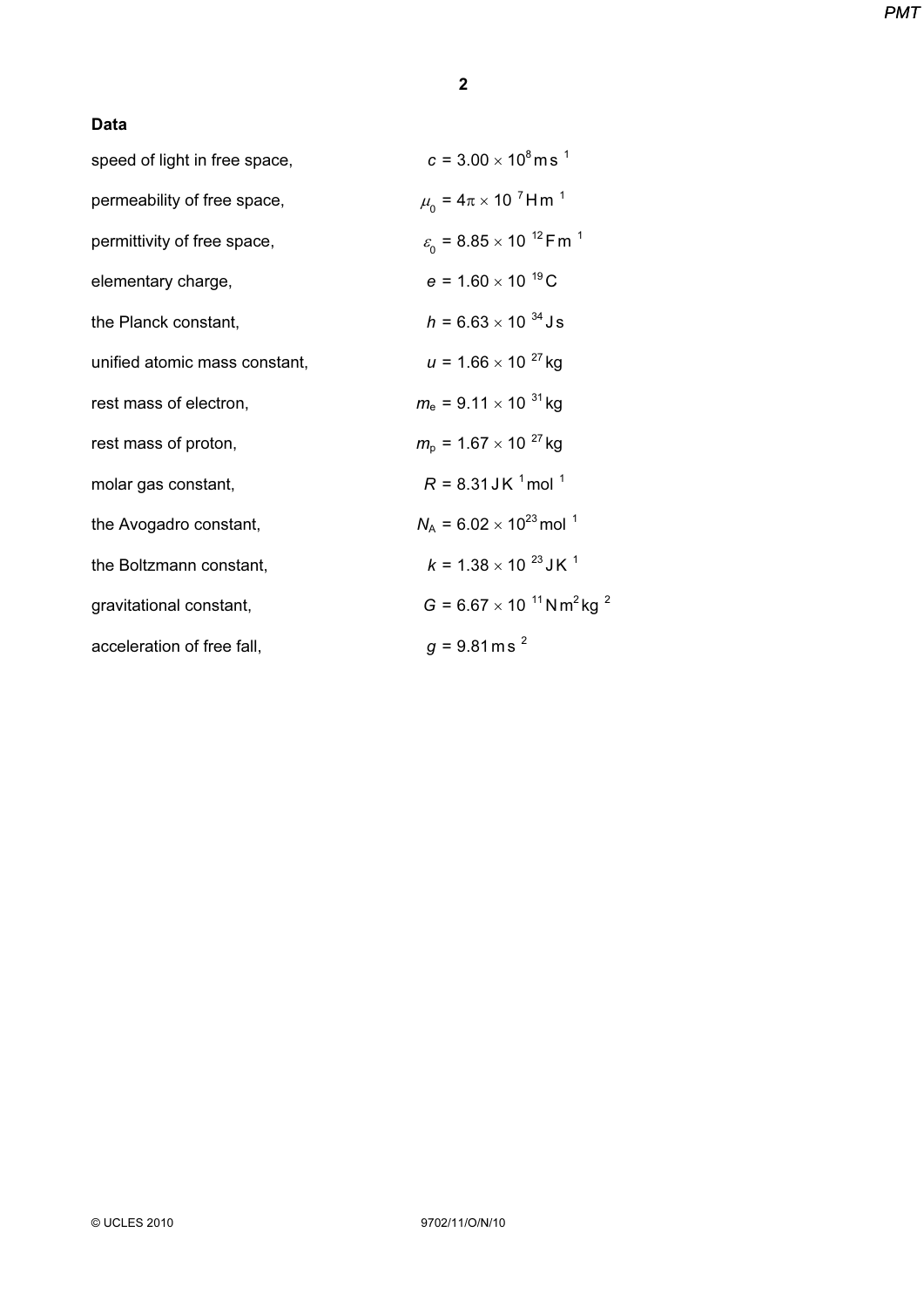## Formulae

| uniformly accelerated motion,   | $s = ut + \frac{1}{2}at^2$<br>$v^2 = u^2 + 2as$                |
|---------------------------------|----------------------------------------------------------------|
| work done on/by a gas,          | $W = p\Delta V$                                                |
| gravitational potential,        | $\phi = -\frac{Gm}{r}$                                         |
| hydrostatic pressure,           | $p = \rho gh$                                                  |
| pressure of an ideal gas,       | $p = \frac{1}{3} \frac{Nm}{V} < c^2$                           |
| simple harmonic motion,         | $a = -\omega^2 x$                                              |
| velocity of particle in s.h.m., | $v = v_0 \cos \omega t$<br>$v = \pm \omega \sqrt{x_0^2 - x^2}$ |
| electric potential,             | $V = \frac{Q}{4\pi \epsilon r}$                                |
| capacitors in series,           | $1/C = 1/C_1 + 1/C_2 + $                                       |
| capacitors in parallel,         | $C = C_1 + C_2 + $                                             |
| energy of charged capacitor,    | $W = \frac{1}{2}QV$                                            |
| resistors in series,            | $R = R_1 + R_2 + $                                             |
| resistors in parallel,          | $1/R = 1/R_1 + 1/R_2 + $                                       |
| alternating current/voltage,    | $x = x_0 \sin \omega t$                                        |
| radioactive decay,              | $x = x_0 \exp(-\lambda t)$                                     |
| decay constant,                 | $\lambda = \frac{0.693}{t_1}$                                  |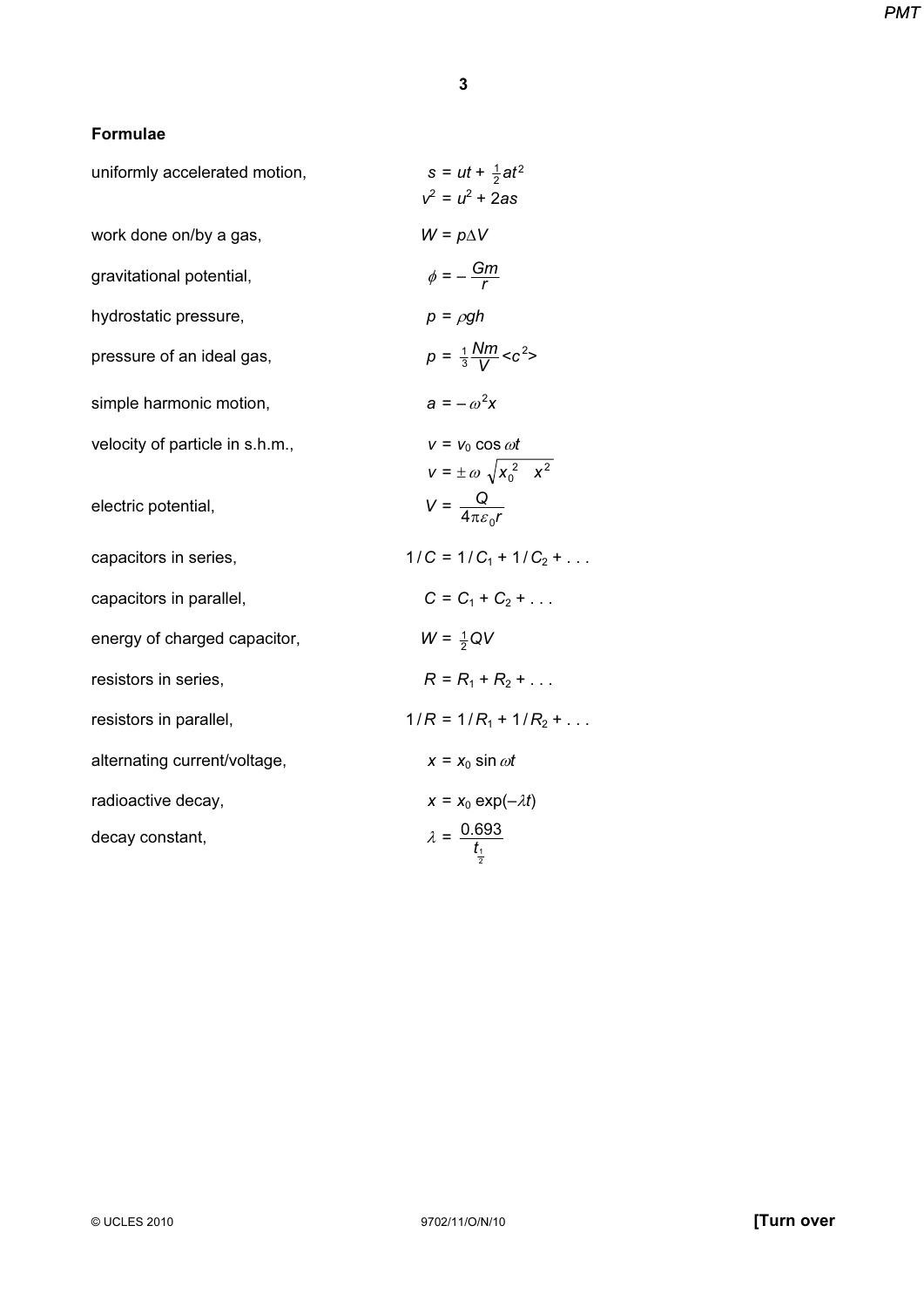- 4
- 1 A signal has a frequency of 2.0MHz.

What is the period of the signal?

A 2μs **B** 5μs **C** 200 ns **D** 500 ns

2 A metal sphere of radius  $r$  is dropped into a tank of water. As it sinks at speed  $v$ , it experiences a drag force F given by  $F = krv$ , where k is a constant.

What are the SI base units of  $k$ ?

**A** kgm<sup>2</sup>s<sup>1</sup> **B** kgm<sup>2</sup>s<sup>2</sup> **C** kgm<sup>1</sup>s<sup>1</sup> **D** kgms<sup>2</sup>

- 3 Which physical quantity would result from a calculation in which a potential difference is multiplied by an electric charge?
	- A electric current
	- **B** electric energy
	- C electric field strength
	- D electric power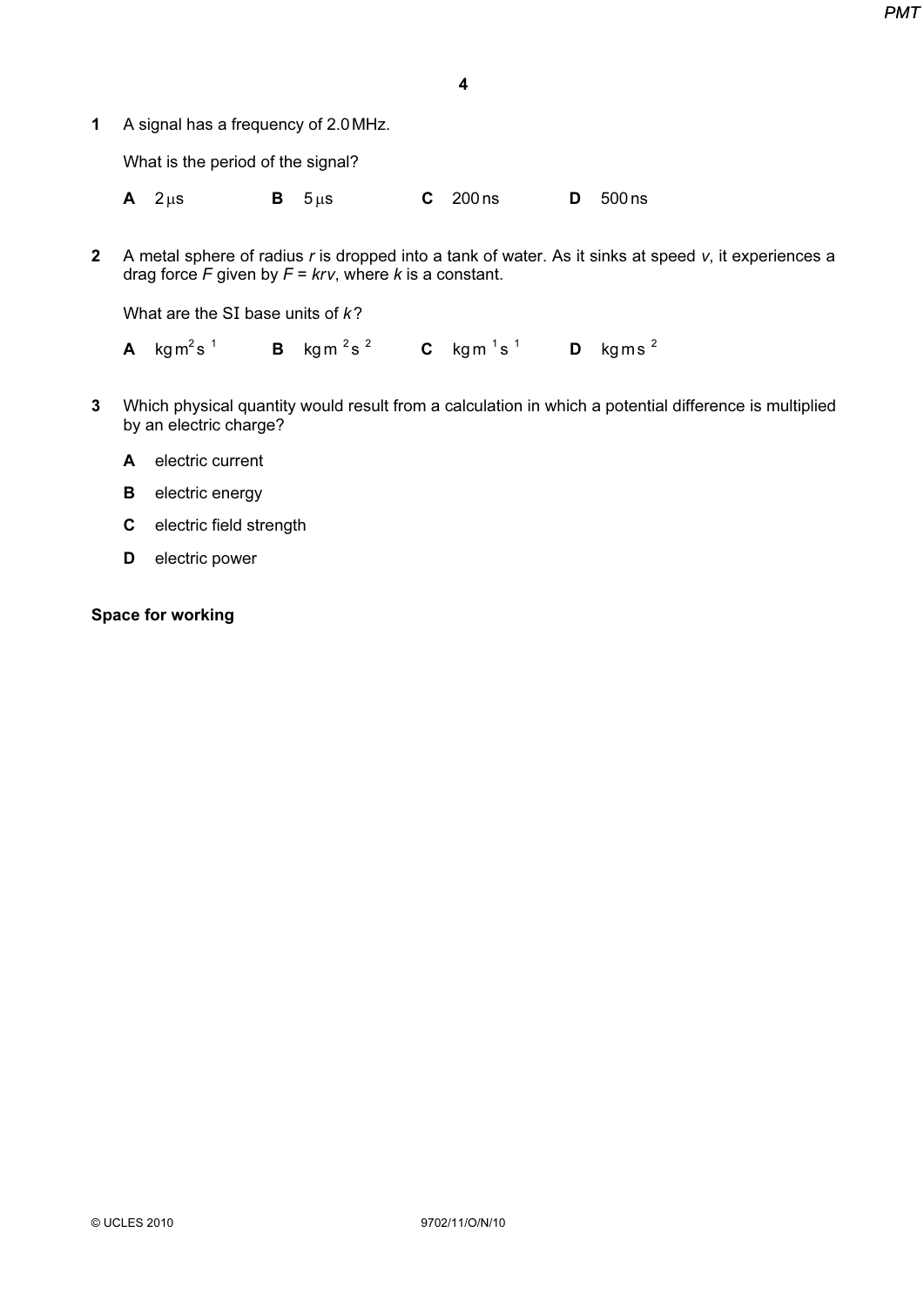4 The angular deflection of the needle of an ammeter varies with the current passing through the ammeter as shown in the graph.



Which diagram could represent the appearance of the scale on this meter?

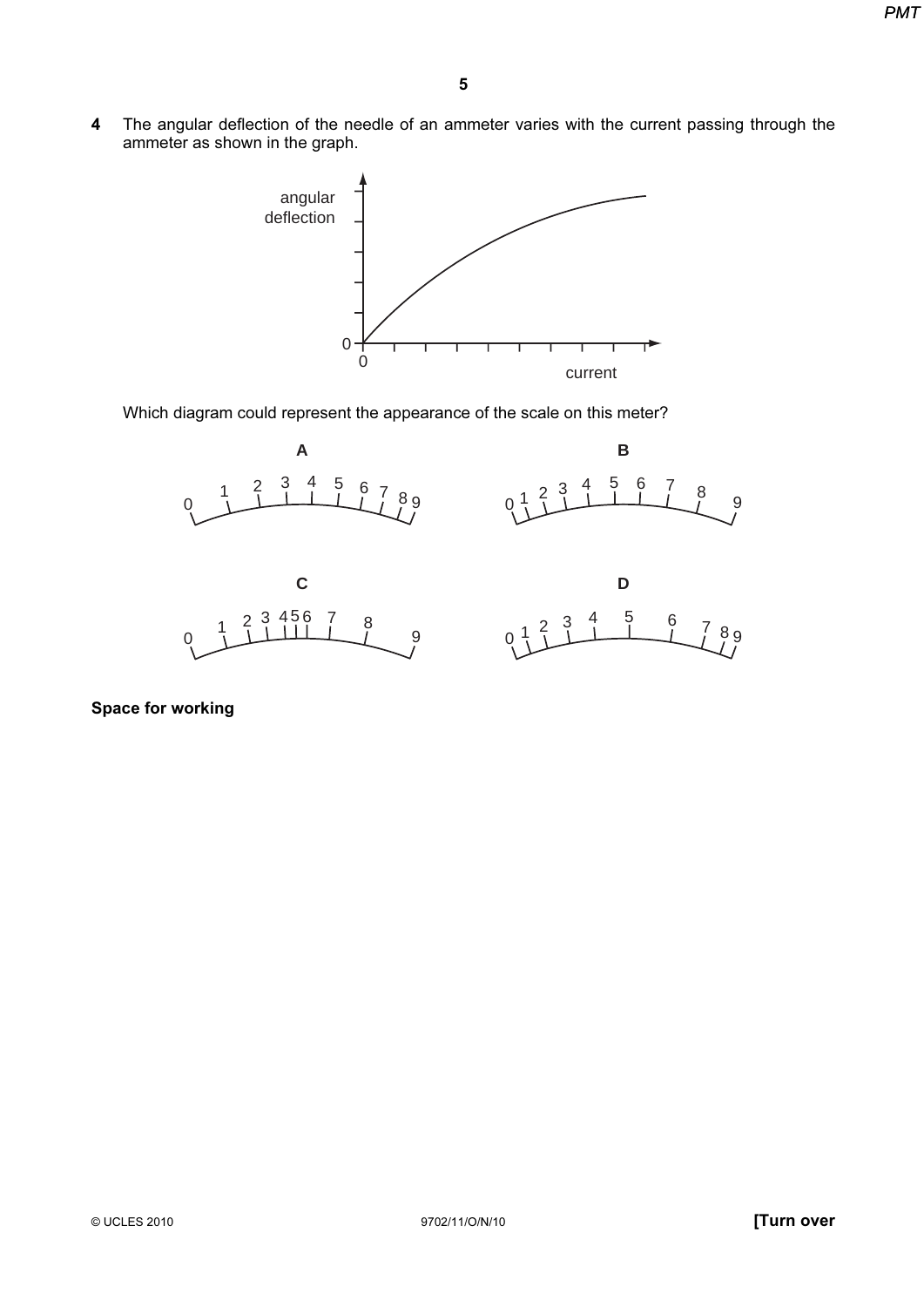5 The diagram shows a cathode-ray oscilloscope (c.r.o.) being used to measure the rate of rotation of a flywheel.



The flywheel has a small magnet M mounted on it. Each time the magnet passes the coil, a voltage pulse is generated, which is passed to the c.r.o. The display of the c.r.o. is 10 cm wide. The flywheel is rotating at a rate of about 3000 revolutions per minute.

Which time-base setting will display clearly separate pulses on the screen?

**A** 1scm<sup>1</sup> **B** 10 mscm<sup>1</sup> **C** 100  $\mu$ scm<sup>1</sup> **D** 1 $\mu$ scm<sup>1</sup>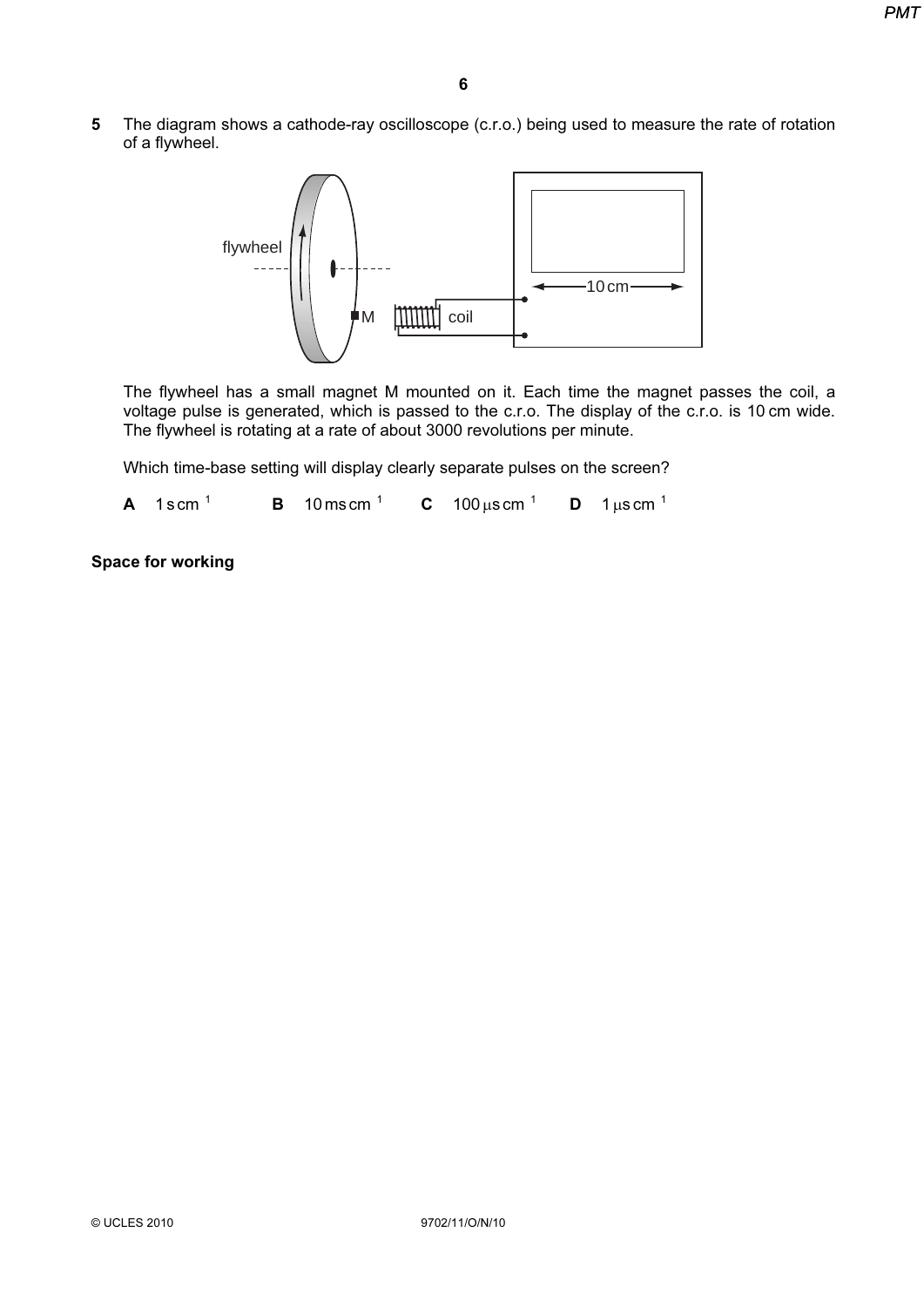6 A fixed quantity  $x_0$  is measured many times in an experiment that has experimental uncertainty. A graph is plotted to show the number  $n$  of times that a particular value x is obtained.

Which graph could be obtained if the measurement of  $x_0$  has a large systematic error but a small random error?

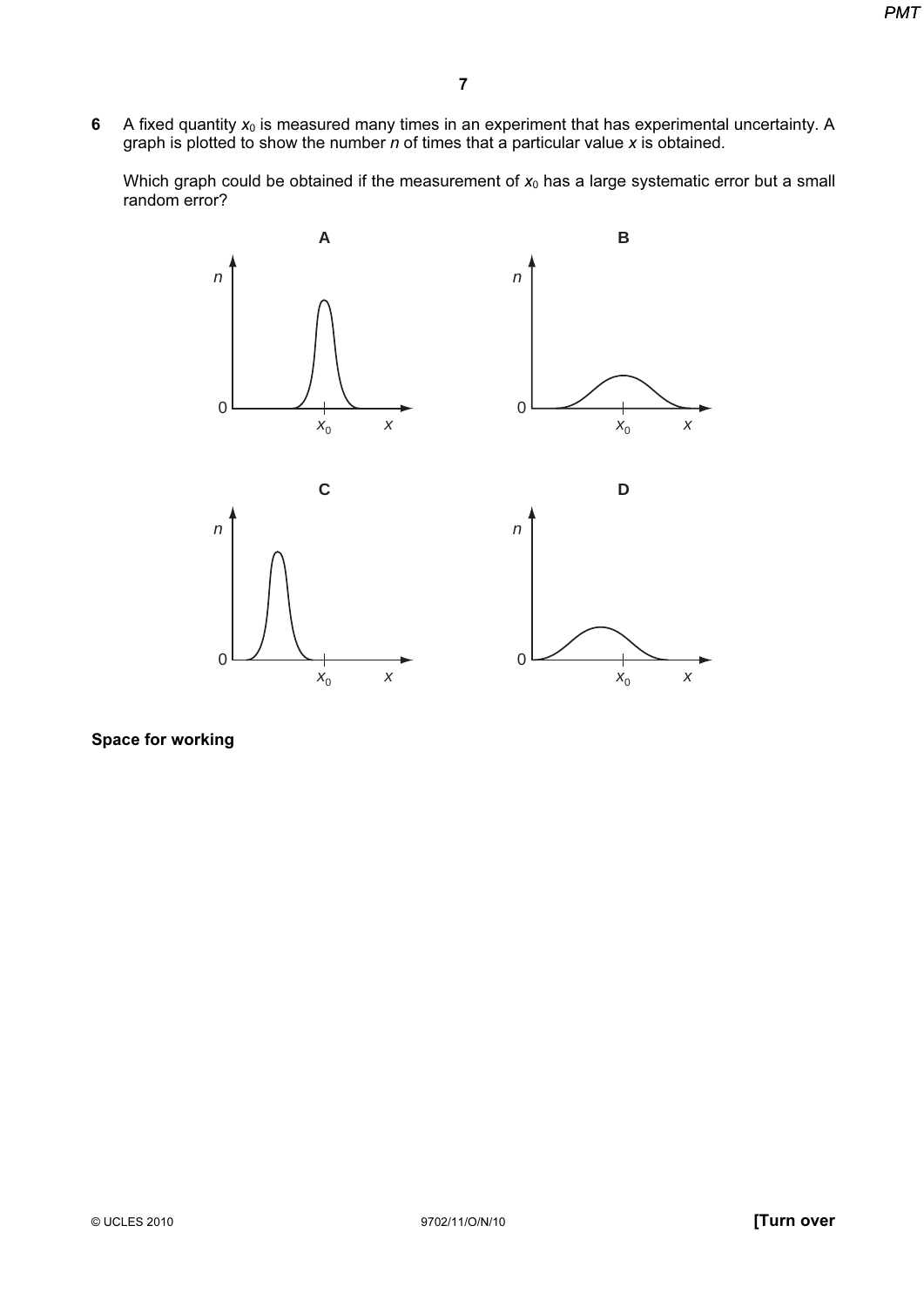7 A ball is thrown horizontally in still air from the top of a very tall building. The ball is affected by air resistance.

What happens to the horizontal and to the vertical components of the ball's velocity?

| horizontal component<br>of velocity | vertical component<br>of velocity |
|-------------------------------------|-----------------------------------|
| decreases to zero                   | increases at a constant rate      |
| decreases to zero                   | increases to a constant value     |
| remains constant                    | increases at a constant rate      |
| remains constant                    | increases to a constant value     |

8 The velocity-time graph below is for a stone thrown vertically up into the air. Air resistance is negligible.



The stone is thrown up at time zero.

Area X represents a distance of 5m. Area Y represents a distance of 3m.

What is the displacement of the stone from its initial position at time t?

**A** 2m **B** 3m **C** 5m **D** 8m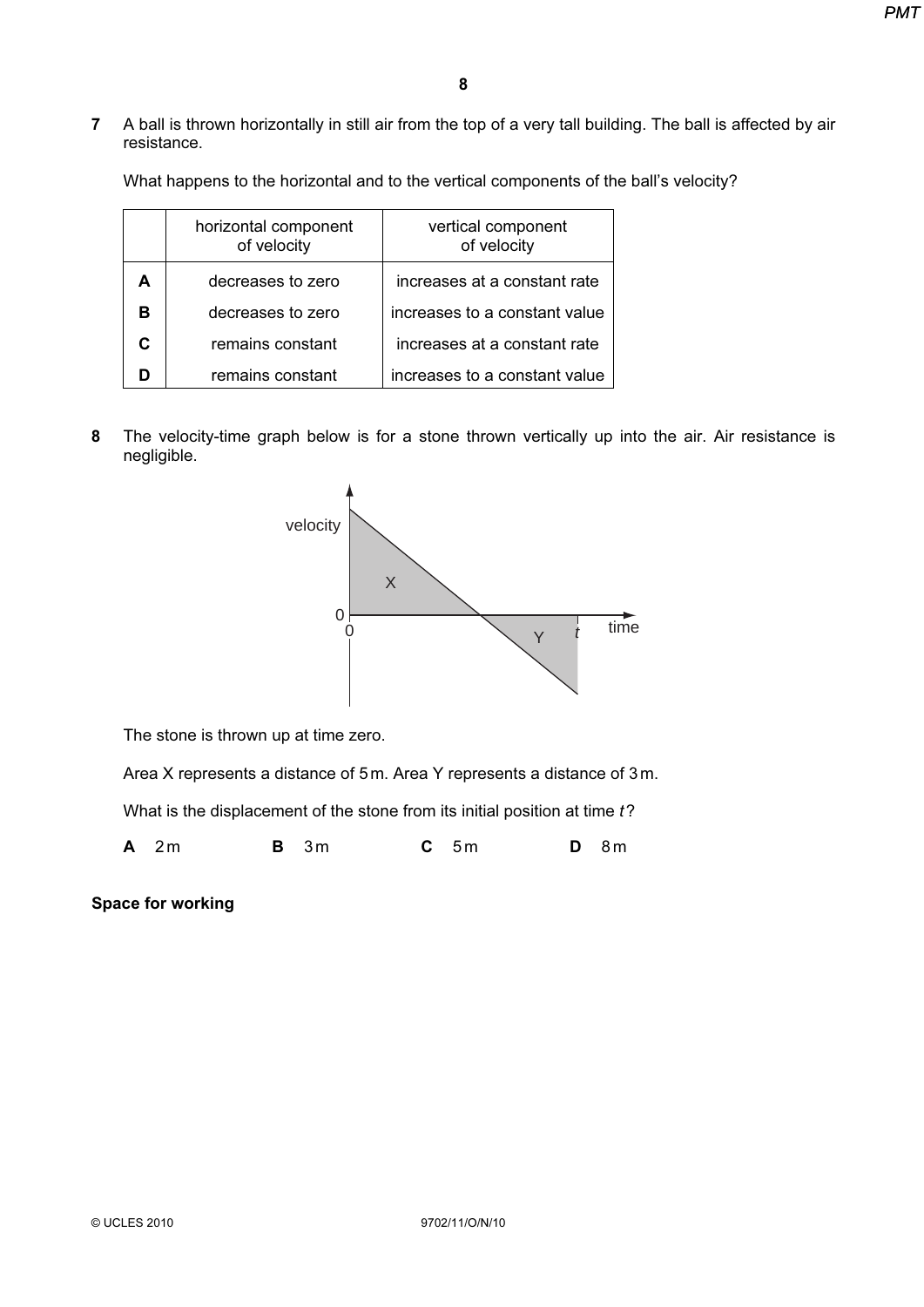9 In order that a train can stop safely, it will always pass a signal showing a yellow light before it reaches a signal showing a red light. Drivers apply the brake at the yellow light and this results in a uniform deceleration to stop exactly at the red light.

The distance between the red and yellow lights is x.

What must be the minimum distance between the lights if the train speed is increased by 20 %, without changing the deceleration of the trains?

**A** 1.20 x **B** 1.25 x **C** 1.44 x **D** 1.56 x

10 The gravitational field strength on the surface of planet P is one tenth of that on the surface of planet Q.

On the surface of P, a body has a mass of 1.0 kg and a weight of 1.0 N.

What are the mass and weight of the same body on the surface of planet Q?

|             | mass on Q/kg | weight on Q/N |
|-------------|--------------|---------------|
| A           | 1.0          | 0.1           |
| в           | 1.0          | 10            |
| $\mathbf c$ | 10           | 10            |
| D           | 10           | 100           |

11 A body, initially at rest, explodes into two masses  $M_1$  and  $M_2$  that move apart with speeds  $v_1$ and  $v_2$  respectively.

What is the ratio 2 1  $\frac{V_1}{V_2}$ ?

A 2  $\frac{m_1}{M_2}$  $\frac{M_1}{M}$  B 1 2  $\frac{M_2}{M_1}$  **C**  $\sqrt{\frac{M_1}{M_2}}$  $\frac{M_1}{M_2}$  D 1 2  $\overline{\overline{\mathsf{M}}}$ M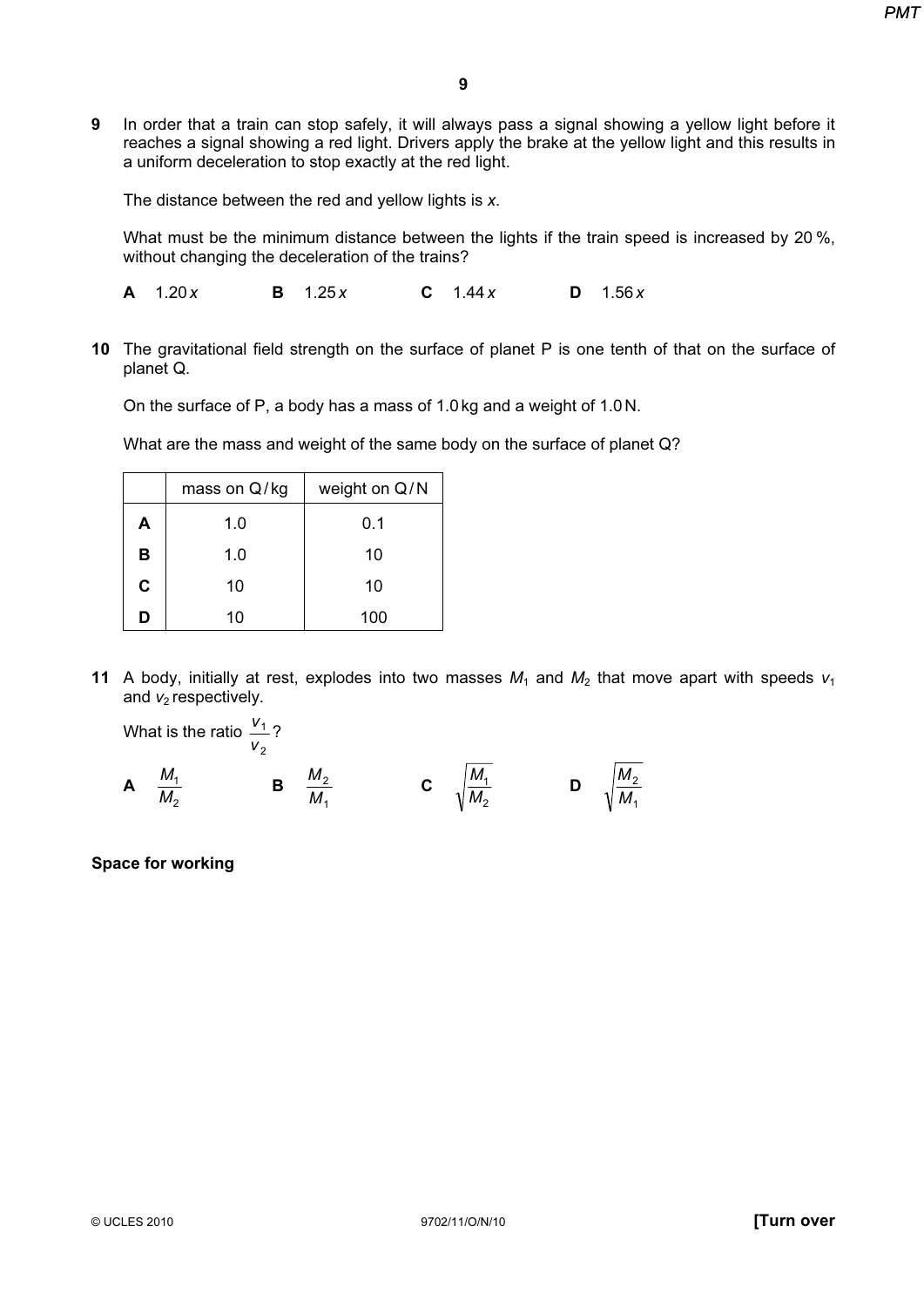12 Two experiments are carried out using two trolleys of equal mass. All moving parts of the trolleys are frictionless, as is the surface that the trolleys move over. In both experiments, trolley X moves towards trolley Y, which is initially stationary.



After the collision in experiment 1, X is stationary and Y moves off to the right.

After the collision in experiment 2, the trolleys join and move off together.

What types of collision occur in these experiments?

|   | experiment 1 | experiment 2 |
|---|--------------|--------------|
| A | elastic      | elastic      |
| В | elastic      | inelastic    |
| C | inelastic    | elastic      |
| n | inelastic    | inelastic    |

13 A rigid L-shaped lever arm is pivoted at point P.



Three forces act on the lever arm, as shown in the diagram.

What is the magnitude of the resultant moment of these forces about point P?

**A** 15Nm **B** 20Nm **C** 35Nm **D** 75Nm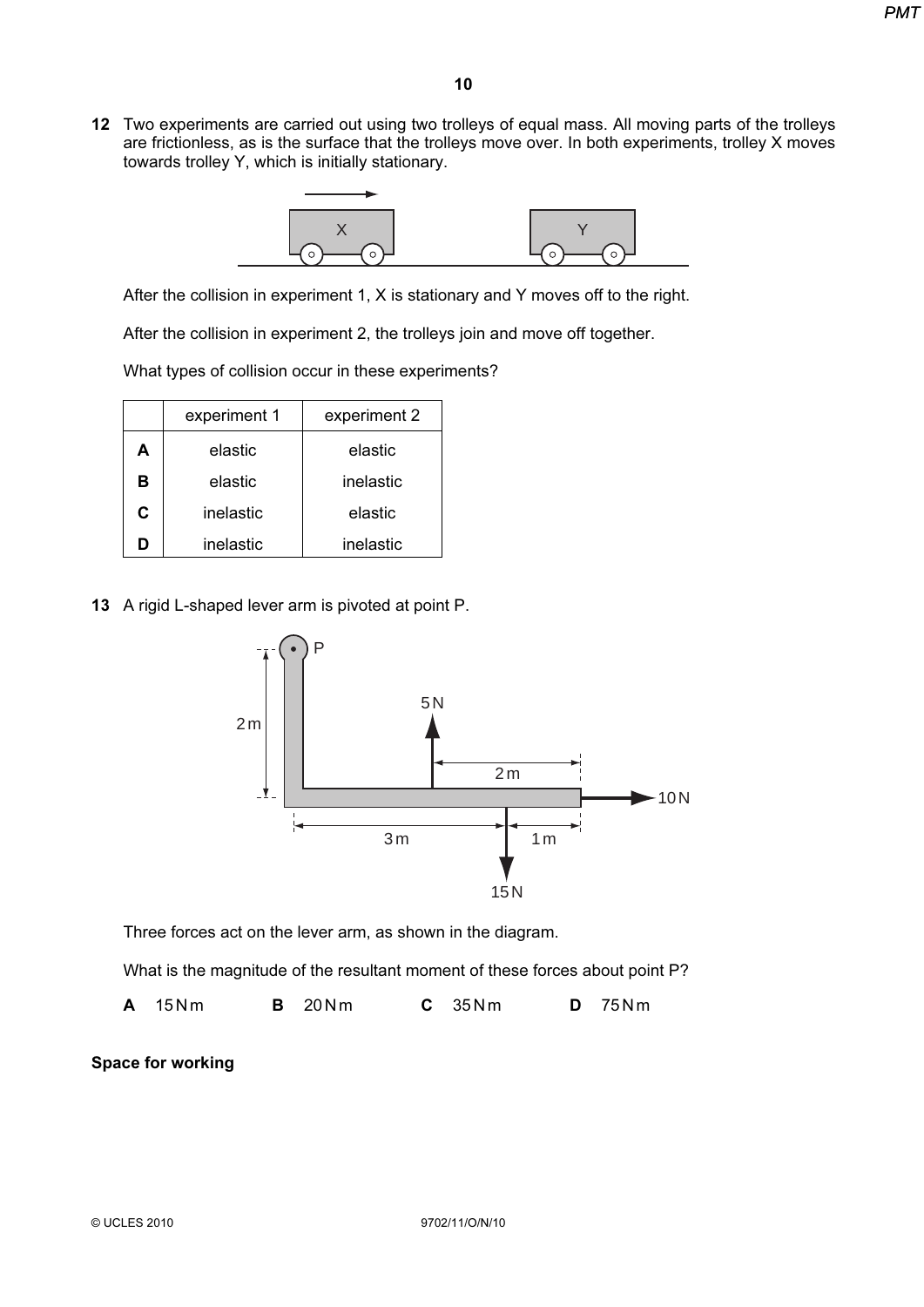14 Two parallel forces, each of magnitude  $F$ , act on a body as shown.



What is the magnitude of the torque on the body produced by these forces?



15 A street lamp is fixed to a wall by a metal rod and a cable.



Which vector triangle represents the forces acting at point P?

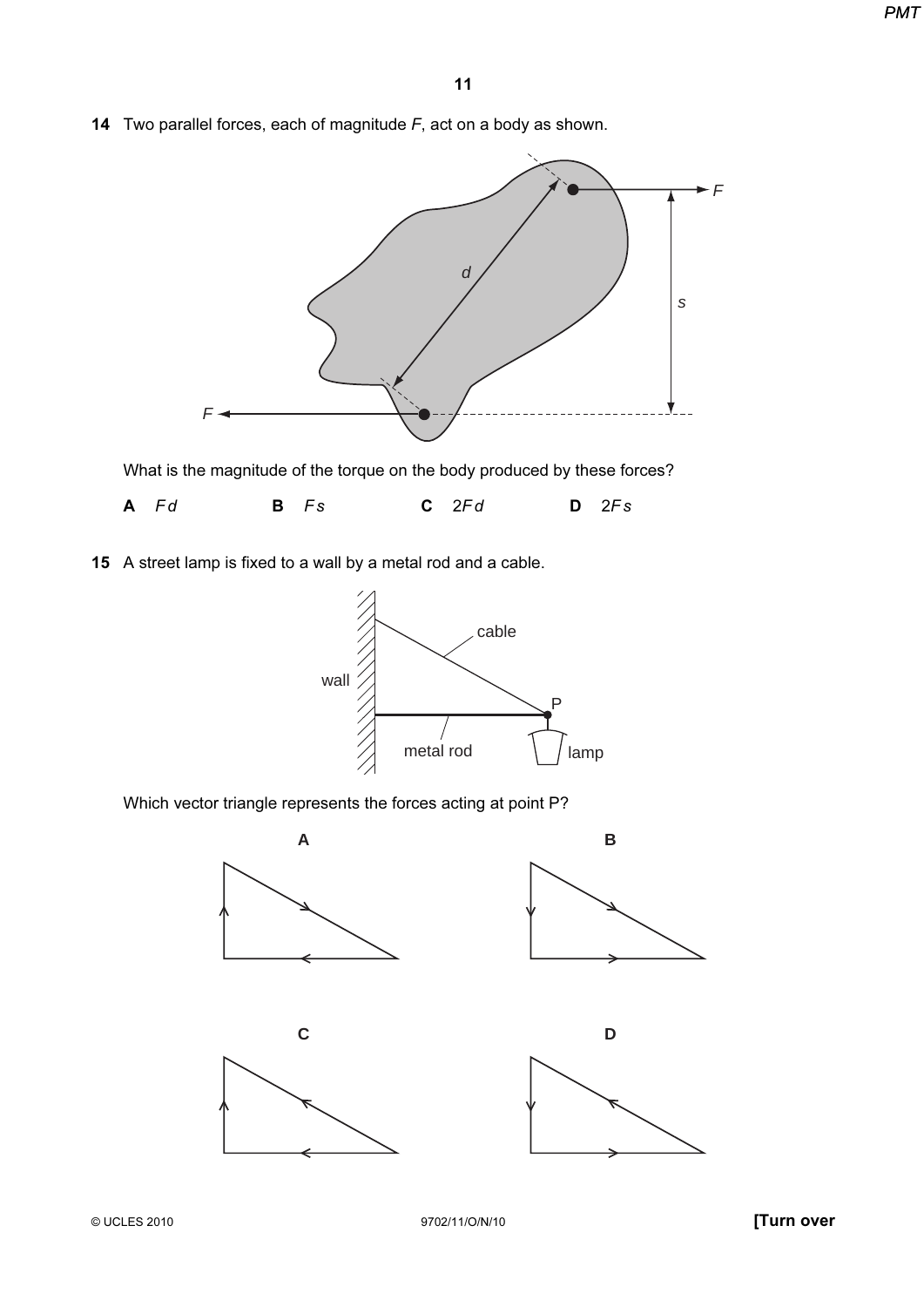- 16 What is the internal energy of a system?
	- A the amount of heat supplied to the system
	- **B** the energy of the atoms of the system
	- C the total kinetic energy of the system
	- **D** the total potential energy of the system
- 17 A steam turbine is used to drive a generator. The input power to the turbine is  $P<sub>I</sub>$  and the output power  $P_0$ . The power loss in the turbine is  $P_L$ , as shown below.



What is the efficiency of the turbine?

A O L  $\frac{P_{\perp}}{P_{\sim}}$  B  $P_{\rm o}$  $\frac{P_1}{P_2}$  C  $P_{I}$  $\frac{P_{\perp}}{P_{\perp}}$  D  $P_{I}$  $P_{\rm O}$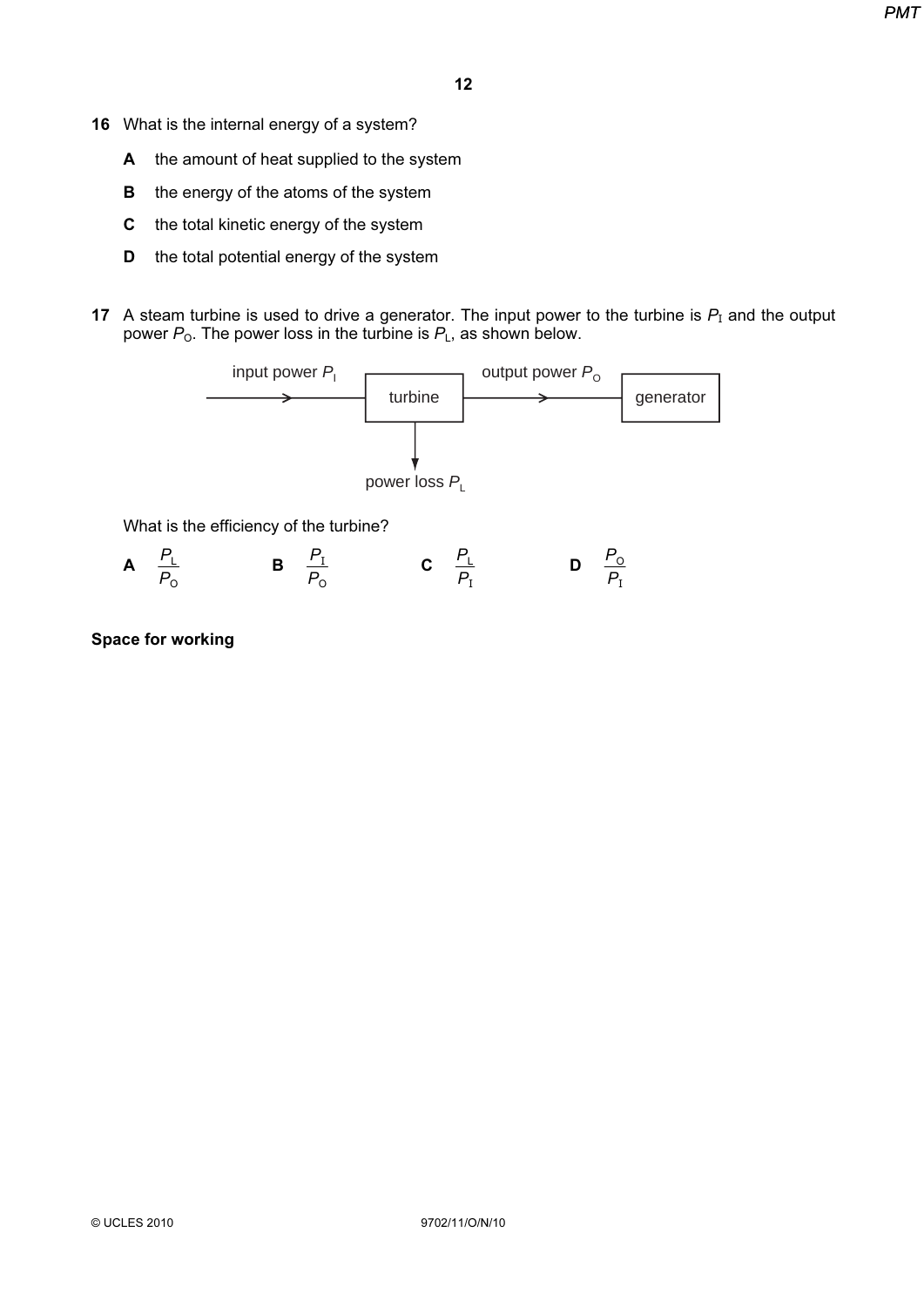18 The diagram shows a lift system in which the elevator (mass  $m_1$ ) is partly counterbalanced by a heavy weight (mass  $m_2$ ).



At what rate does the motor provide energy to the system when the elevator is rising at a steady speed  $v$ ? ( $g$  = acceleration of free fall)

- **A**  $\frac{1}{2}m_1v^2$
- **B**  $\frac{1}{2}(m_1 m_2)v^2$
- **C**  $m_1gv$
- **D**  $(m_1 m_2)gv$
- 19 The Mariana Trench in the Pacific Ocean has a depth of about 10 km.

Assuming that sea water is incompressible and has a density of about 1020 kg m<sup>3</sup>, what would be the approximate pressure at that depth?

**A**  $10^5$ Pa **B**  $10^6$ Pa **C**  $10^7$ Pa **D**  $10^8$ Pa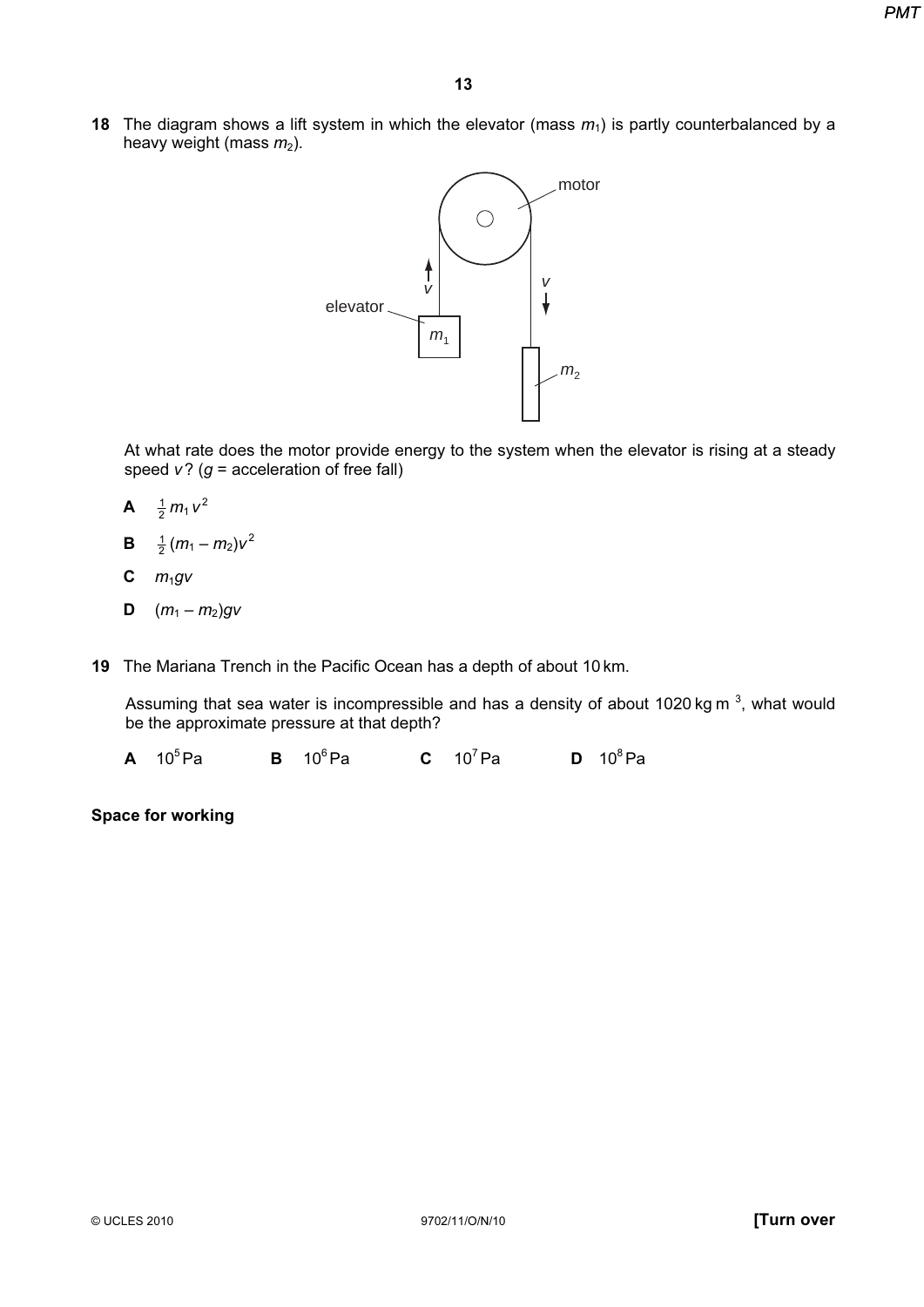- 20 A student writes some statements about solids, liquids and gases.
	- 1 Solids are rigid because the molecules in a solid vibrate.
	- 2 Liquids flow because the molecules in a liquid are closer than in a gas.
	- 3 Gases are less dense than liquids because the molecules in a gas move randomly.

Which statements are correct?

- A 1 only
- B 1 and 3 only
- C 2 and 3 only
- D none of the above
- 21 The graph shows how force depends on extension for a certain spring.



What is the energy stored in the spring when the extension is 30mm?

**A** 0.095J **B** 0.19J **C** 0.25J **D** 0.95J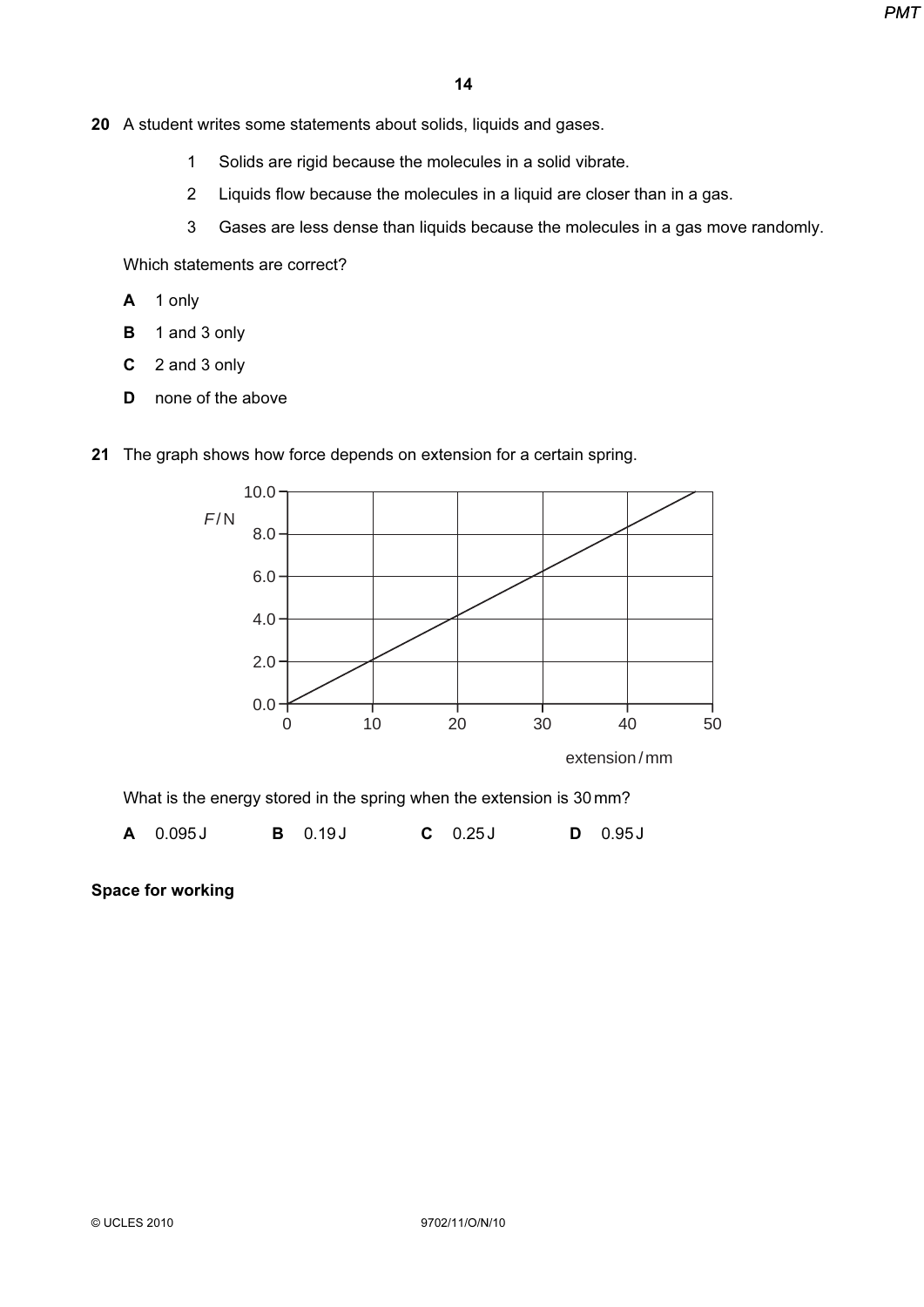22 A wire consists of a 3.0m length of metal X joined to a 1.0m length of metal Y.

The cross-sectional area of the wire is uniform.



A load hung from the wire causes metal X to stretch by 1.5mm and metal Y to stretch by 1.0 mm.

The same load is then hung from a second wire of the same cross-section, consisting of 1.0 m of metal X and 3.0m of metal Y.

What is the total extension of this second wire?

A 2.5 mm B 3.5 mm C 4.8 mm D 5.0 mm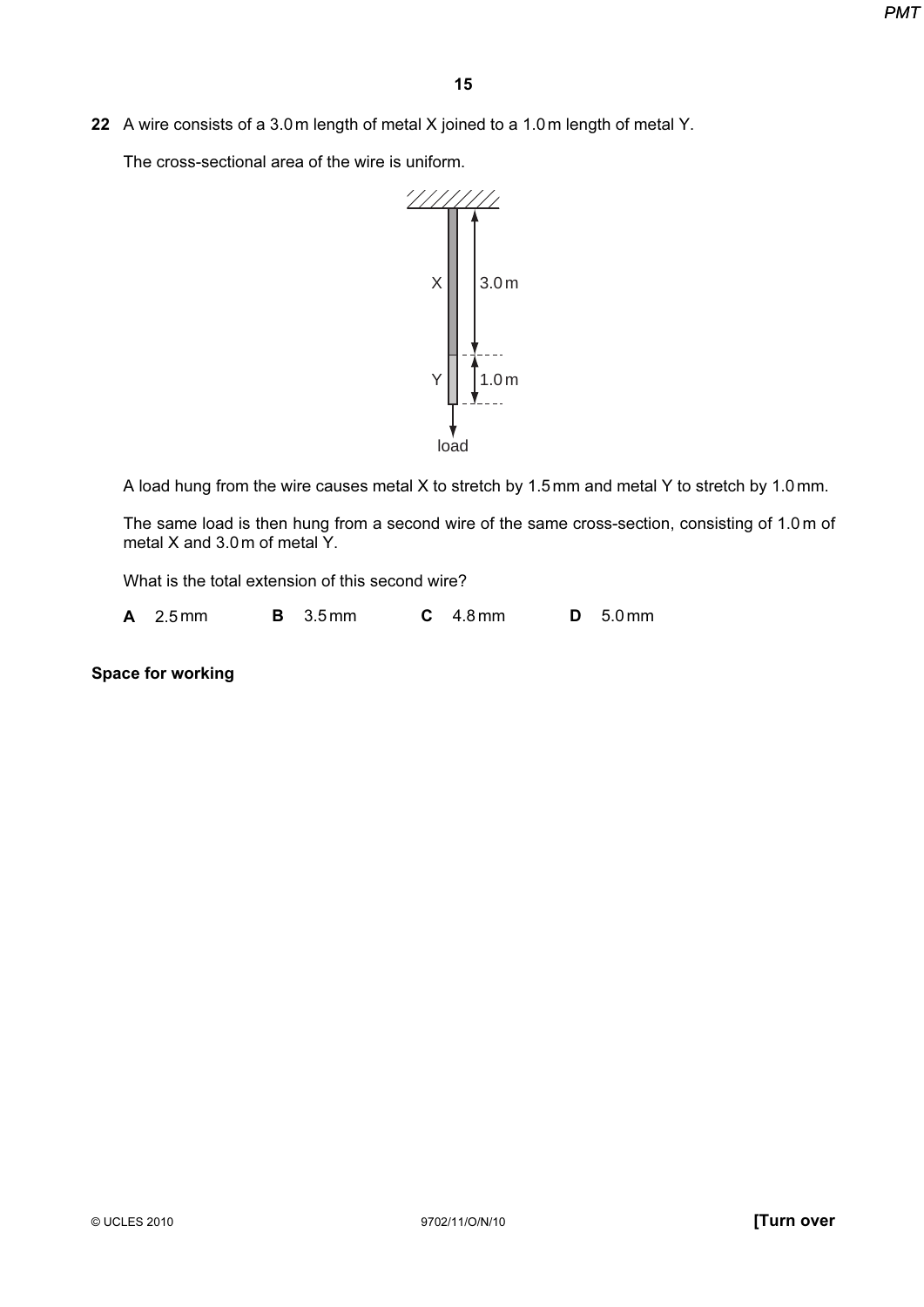23 The graph shows how the displacement of a particle in a wave varies with time.



Which statement is correct?

- A The wave has an amplitude of 2cm and could be either transverse or longitudinal.
- **B** The wave has an amplitude of 2 cm and must be transverse.
- C The wave has an amplitude of 4cm and could be either transverse or longitudinal.
- D The wave has an amplitude of 4cm and must be transverse.
- 24 The diagram shows a vertical cross-section through a water wave moving from left to right.

At which point is the water moving upwards with maximum speed?

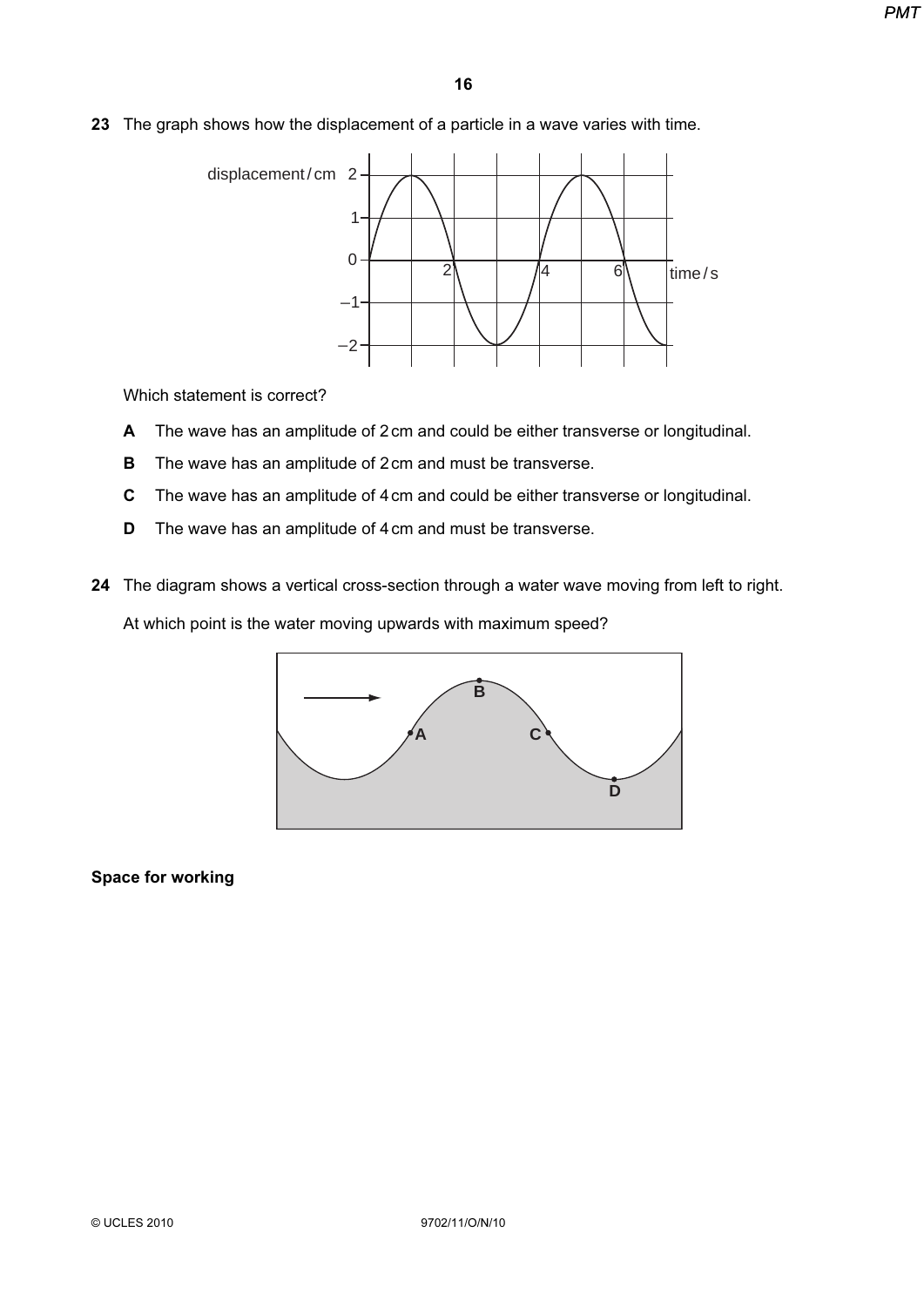25 When plane-polarised light of amplitude a is passed through a polarising filter as shown, the amplitude of the light emerging is  $a \cos \theta$ .



26 A stationary wave is produced by two loudspeakers emitting sound of the same frequency.



When a microphone is moved between X and Y, a distance of 1.5 m, six nodes and seven antinodes are detected.

What is the wavelength of the sound?

A 0.50m B 0.43m C 0.25m D 0.21m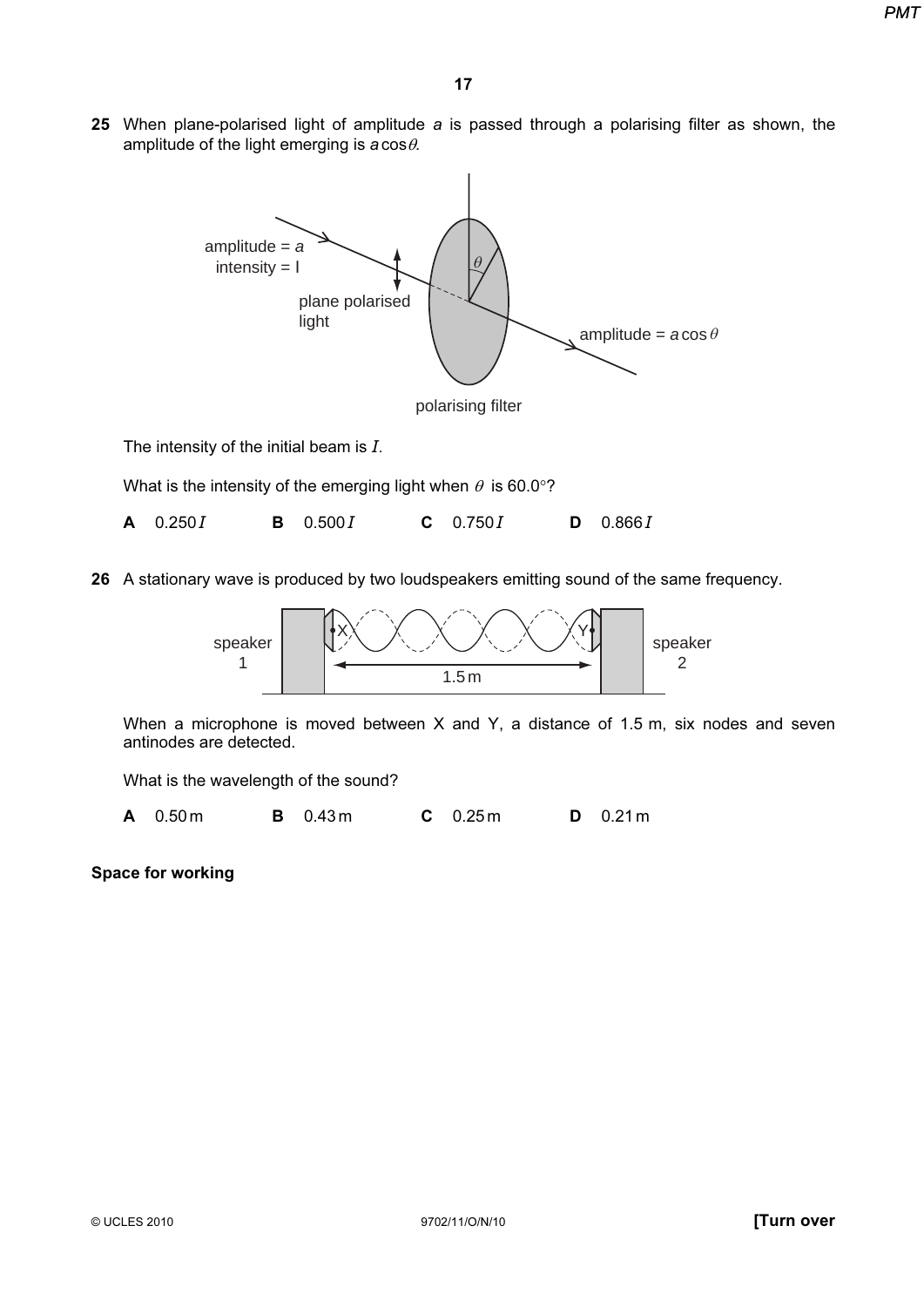- 27 Which electromagnetic wave would cause the most significant diffraction effect for an atomic lattice of spacing around 10  $^{10}$  m?
	- A infra-red
	- **B** microwave
	- C ultraviolet
	- D X-ray
- 28 An electron is in an electric field of strength 5  $\times$  10<sup>4</sup> V m<sup>-1</sup>. The field is the only influence on the electron.

The mass and charge of an electron are known.

Which quantity can be calculated without any more information?

- A the force on the electron
- **B** the momentum of the electron
- C the kinetic energy of the electron
- **D** the speed of the electron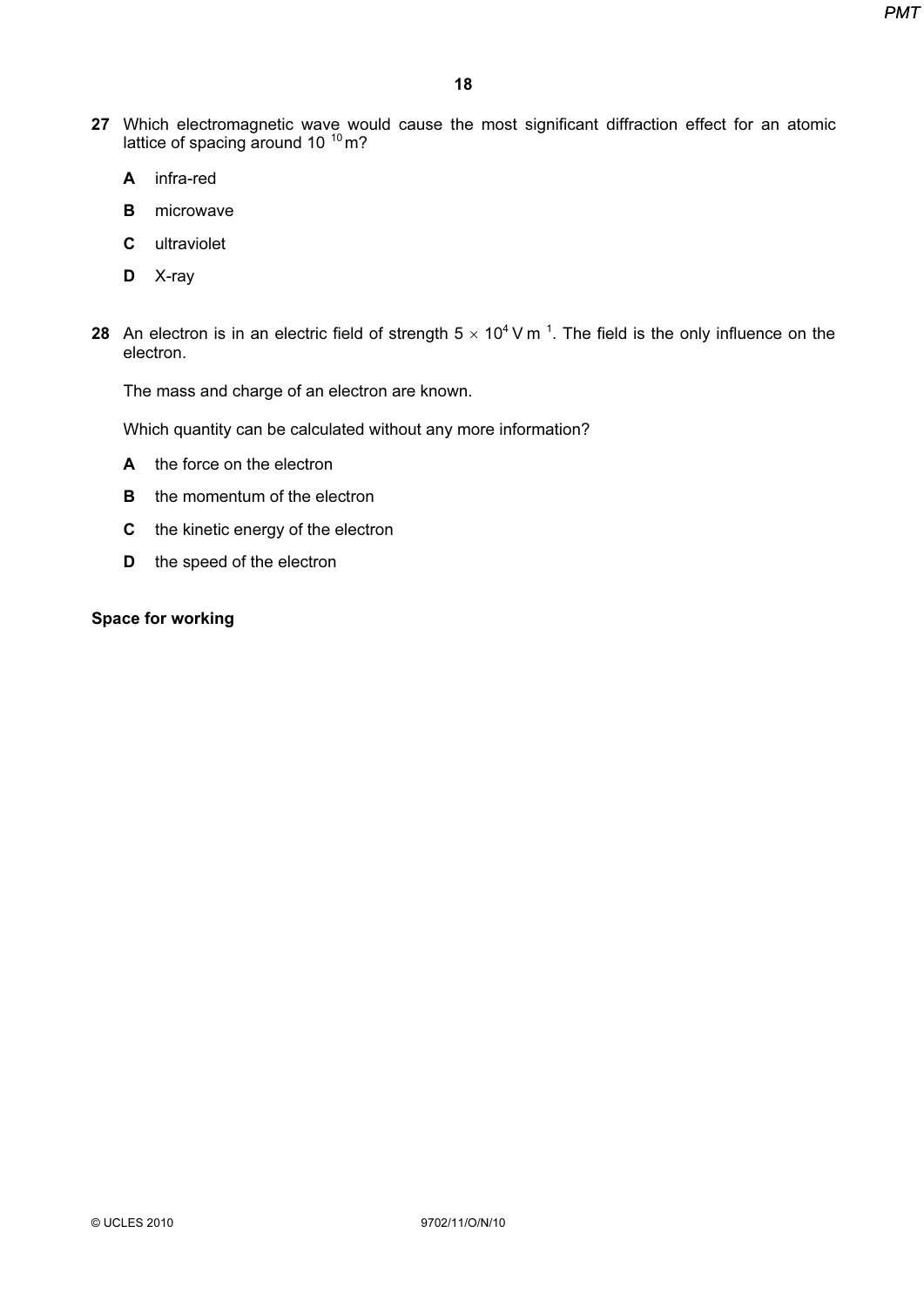29 Electrons are accelerated and then directed into the uniform electric field between two parallel plates in a vacuum.



What best describes the shape of the path followed by the electrons in the field?

- A a downwards curve along a line that is part of a circle
- **B** a downwards curve along a line that is **not** part of a circle
- C an upwards curve along a line that is part of a circle
- D an upwards curve along a line that is not part of a circle
- 30 A charged particle is in the electric field between two horizontal metal plates connected to a source of constant potential difference, as shown. There is a force  $F$  on the particle due to the electric field.



The separation of the plates is doubled.

What will be the new force on the particle?

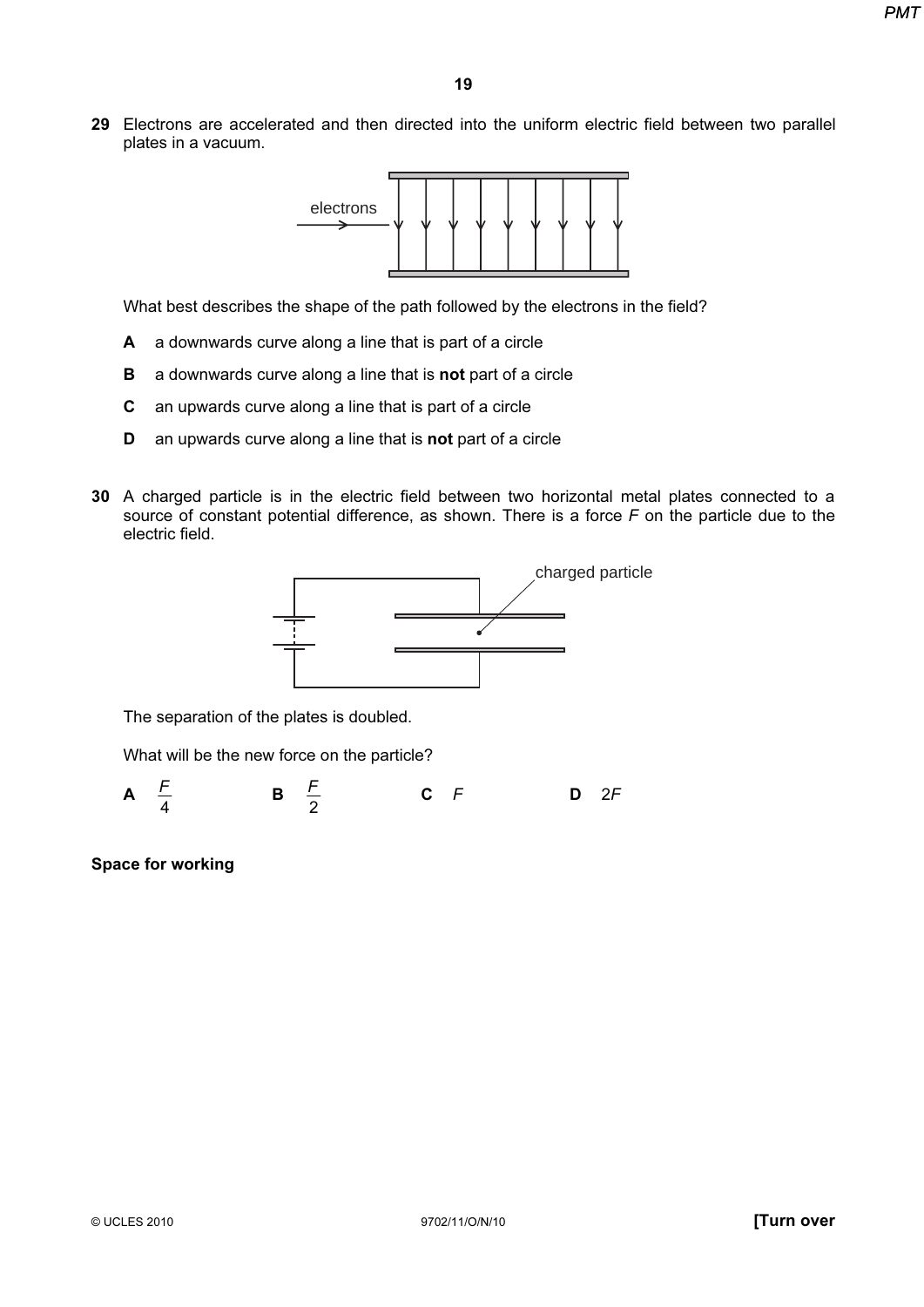31 The current in the circuit shown is 4.8A.



What is the direction of flow and the rate of flow of electrons through the resistor R?

|   | direction of flow | rate of flow                        |
|---|-------------------|-------------------------------------|
| A | X to Y            | $3.0 \times 10^{19}$ s <sup>1</sup> |
| в | X to Y            | $6.0 \times 10^{18}$ s <sup>1</sup> |
| C | Y to X            | $3.0 \times 10^{19}$ s <sup>1</sup> |
| n | Y to X            | $6.0 \times 10^{18}$ s <sup>1</sup> |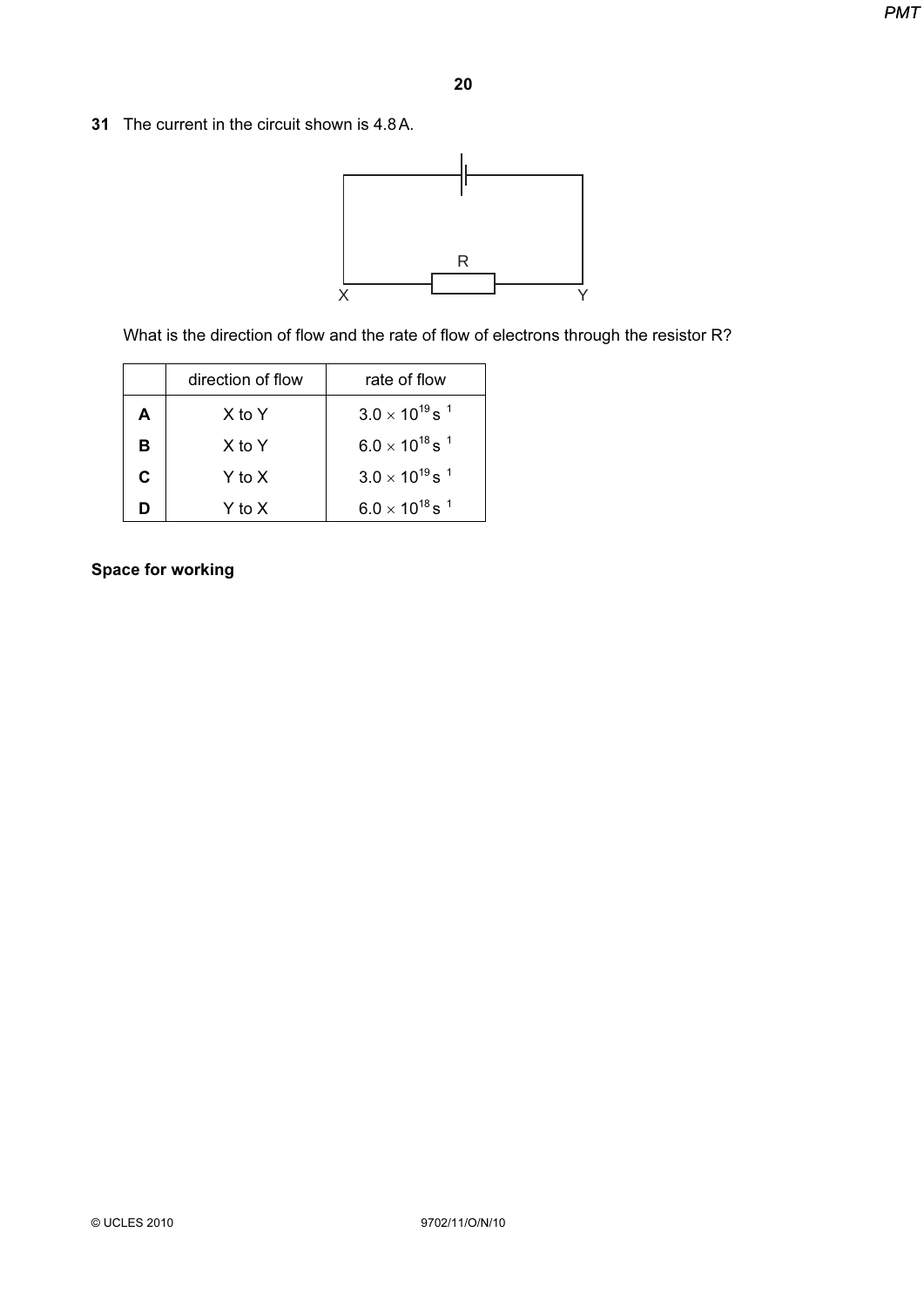32 Which component has the  $I-V$  graph shown?



- A filament lamp
- B light-dependent resistor
- C semiconductor diode
- D thermistor
- 33 A copper wire is cylindrical and has resistance R.

What will be the resistance of a copper wire of twice the length and twice the radius?



34 A relay is required to operate 800 m from its power supply. The power supply has negligible internal resistance. The relay requires 16.0V and a current of 0.60A to operate.

A cable connects the relay to the power supply and two of the wires in the cable are used to supply power to the relay.

The resistance of each of these wires is  $0.0050 \Omega$  per metre.

What is the minimum output e.m.f. of the power supply?

A 16.6V B 18.4V C 20.8V D 29.3V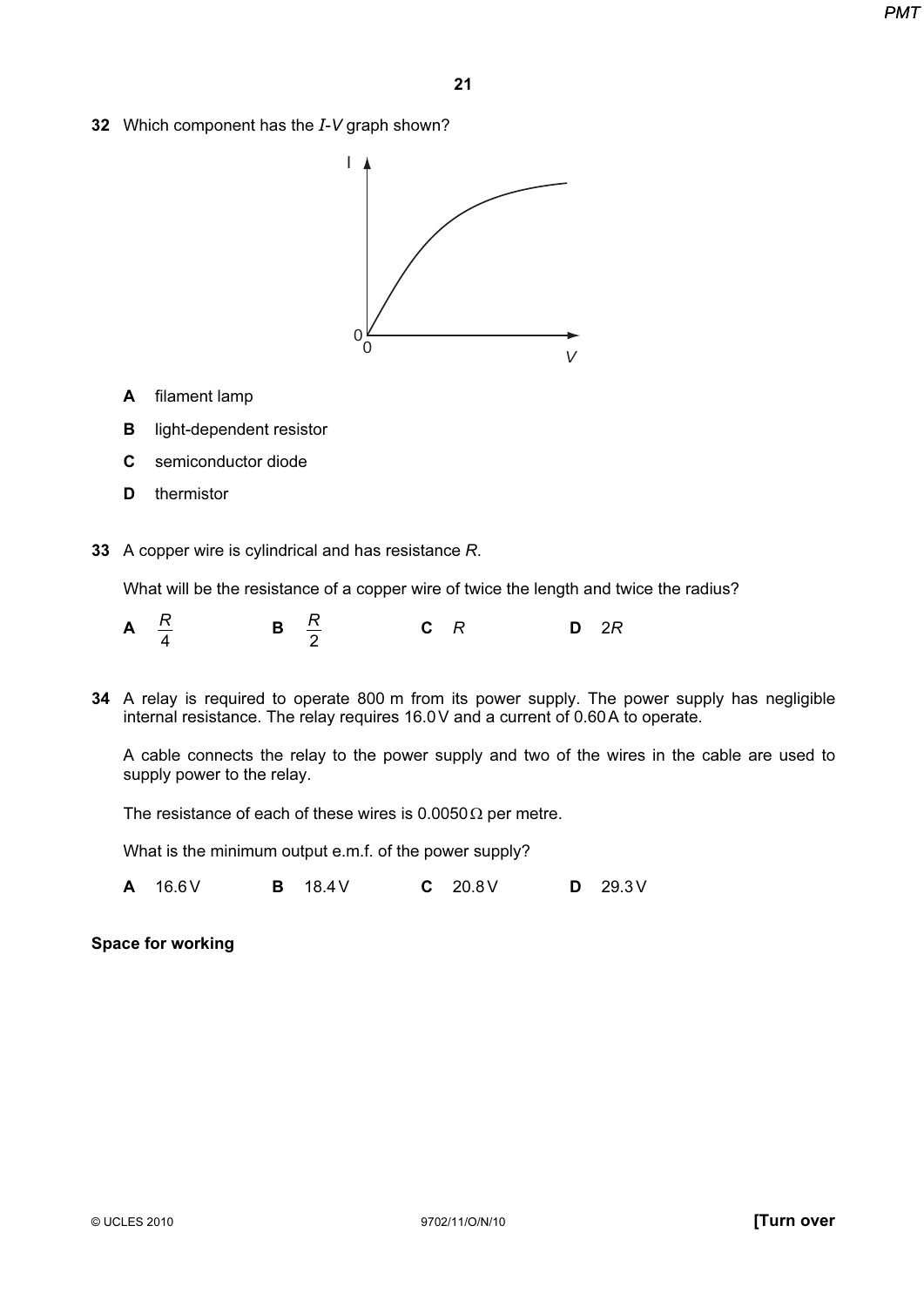35 The diagram shows part of a circuit.

40Ω 160Ω  $\ddot{\circ}$ 120Ω

What is the total resistance of the combination of the three resistors?

A 320Ω B 240Ω C 190Ω D 80Ω

36 The diagram shows an arrangement of resistors.



What is the total electrical resistance between X and Y?

- A less than 1Ω
- **B** between 1 $\Omega$  and 10 $\Omega$
- C between 10 $\Omega$  and 30 $\Omega$
- D  $40\Omega$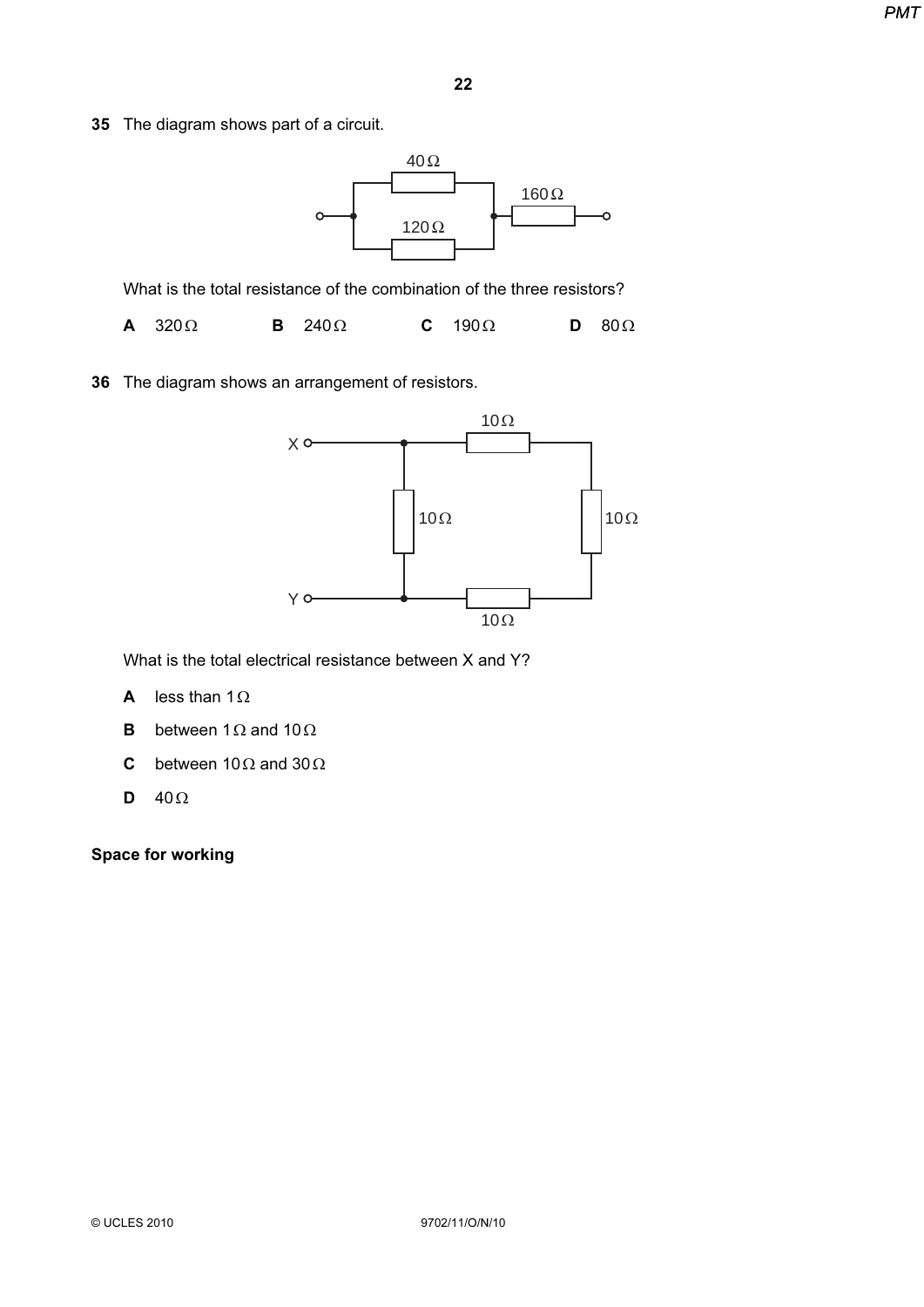37 In the circuit below, P is a potentiometer of total resistance 10  $\Omega$  and Q is a fixed resistor of resistance 10 Ω. The battery has an e.m.f. of 4.0 V and negligible internal resistance. The voltmeter has a very high resistance.



The slider on the potentiometer is moved from  $X$  to  $Y$  and a graph of voltmeter reading  $V$  is plotted against slider position.